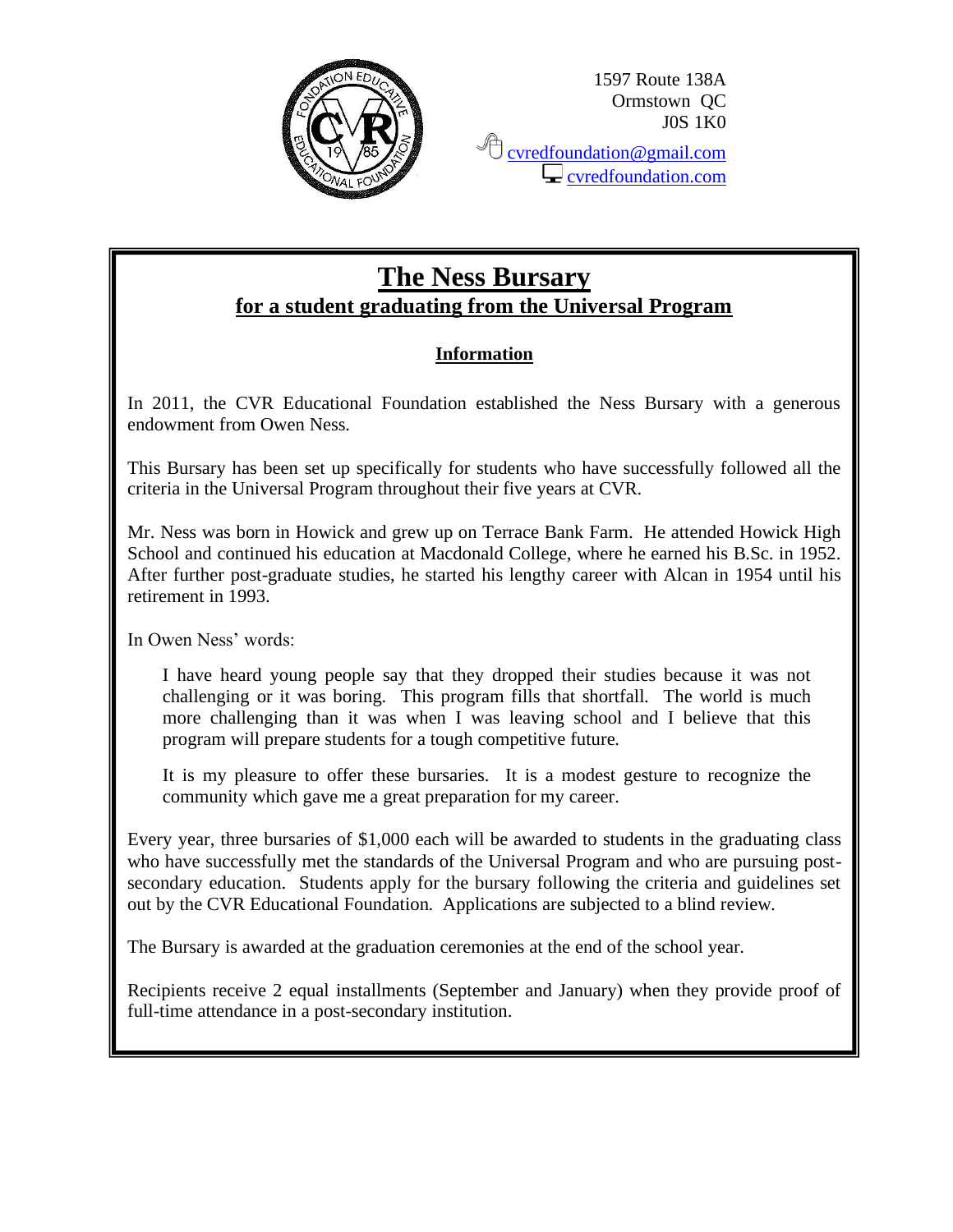## **The Ness Bursary for a student graduating from the Universal Program**

### **Criteria**

Dear applicant,

Bear in mind that the following criteria are used by the jury members who will review your submission. Please feel free to show this document to the people who will be writing your letters of reference.

#### 1. **Letter of Intent (15 points)**

- o Is the letter well written?
- o Has student explained what the program has given them?
- o Has student demonstrated leadership skills?
- o Within this context, the following may be used as examples, if applicable:
	- School life at any level (sports, cultural, leadership, etc.);
	- Community life (working for service groups, sports organizations, churches, agricultural organizations; i.e. 4H, etc.);
	- Does the student have work experience? (part-time and summer jobs)
- o Has student been involved, **over and above**, the program requirements?
- o At the discretion of the evaluator.

#### **2. Criteria set out in Universal Program Outline (10 points)**

You must have fulfilled all components of the criteria set out in the Universal program. This will be confirmed by CVR administration, and the information will be transmitted to the CVR Educational Foundation. Applicants do not need to provide any document for this.

#### **3. Two Letters of Reference, one from a CVR Educator & one from outside the school milieu (10 points)**

Letter from a CVR Educator

- Student's ability as perceived by an educator. (Student's character, academic success and how involvement at school has shaped this applicant; i.e. sports, culture, leadership, etc.)
- Post-secondary potential. (Potential for academic success.)
- General work ethic. (Student's work habits.)
- At the discretion of evaluator

Letter of reference from outside CVR

- Character Reference. (General demeanor and work ethic as observed by the author).
- At the discretion of the evaluator.

#### 4. **Marks (15 points)**

5. Student must submit a copy of their latest MEES (Ministère de l'Éducation et de l'enseignement supérieur du Québec) Achievement Record and their latest Grade 11 CVR report card (Term 2).